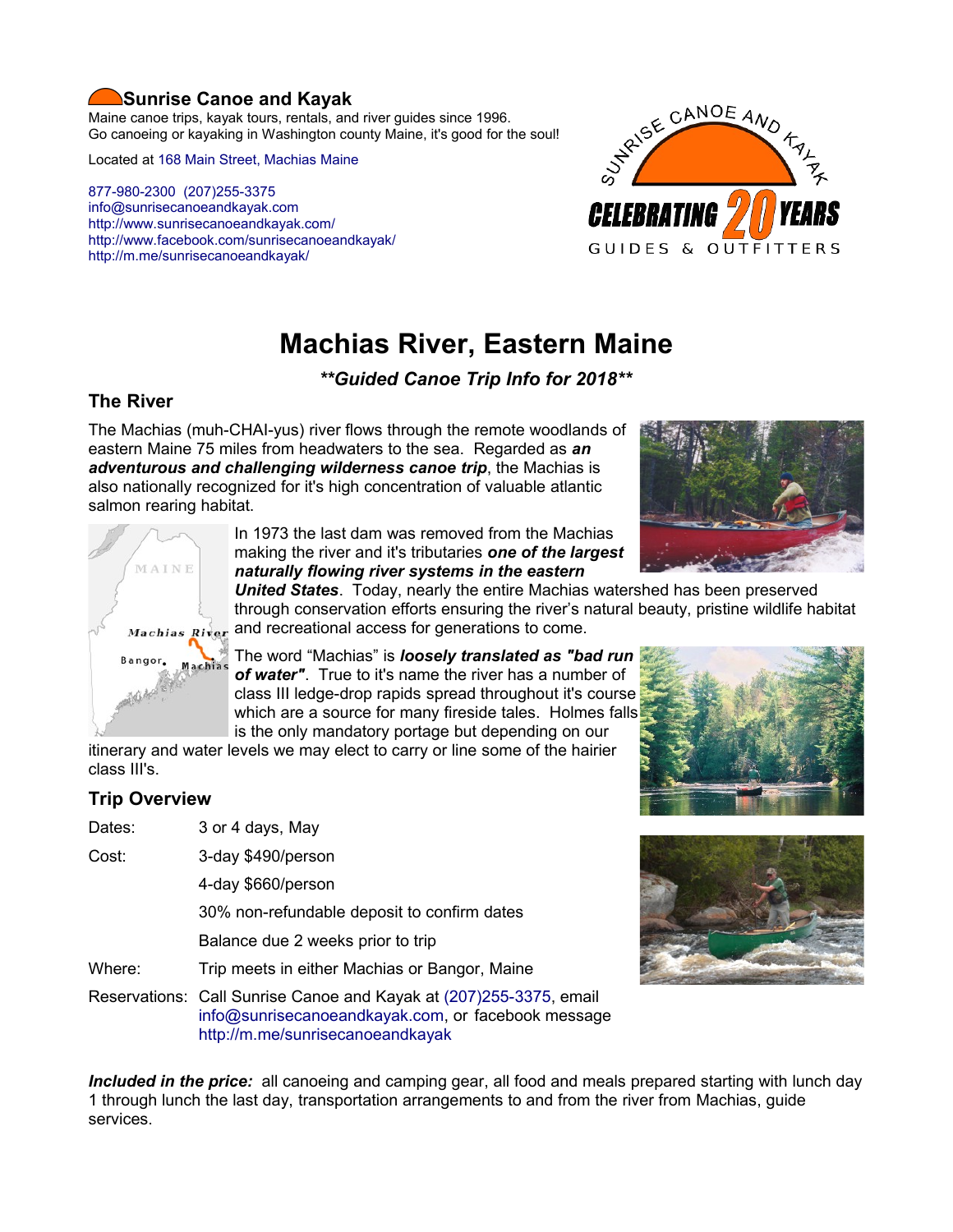*Not included in the price:* sleeping bags, personal items/clothing (a packing list will be provided), personal beverages, guides gratuities, fishing licenses.

Our Machias river canoe trips are on our website at: <http://www.sunrisecanoeandkayak.com/maine-canoe-trips/machias-river.htm>

# **Our Guided Trips**



Our canoe trips are *led by Master Maine Guides* who have worked as professional river guides for over 20 years. All of our guides started on the Machias river in the early 1990's learning the basics of whitewater canoeing on the lower stretches then challenging themselves on the upper river and tributaries. Today, the Machias still remains at the top of the list for spring whitewater.

#### **Before Your Trip**

Our goal is to meet if not exceed your expectations while providing a river trip you will not soon forget. Your trip forms are very helpful to us in striving to meet this goal. Each individual should fill out and return a completed trip form to us at their earliest convenience.

Your guide will be in contact with you prior to your trip to answer any questions you might have concerning the trip or preparing for it. Your guide will also want your input in preparing the menu for the trip and may have specific questions for you after receiving your trip forms.You can access our trip forms online at:<http://www.sunrisecanoeandkayak.com/maine-canoe-trips/trip-forms.pdf>

## **First Day Of Your Trip**

Your guide(s) will meet you the morning of your trip and travel to the put-in. At the put-in, they will cover canoe packing procedures and conduct a basic dry-land canoeing/river orientation including a safety briefing.

#### **Instruction**

*The Machias will challenge and strengthen your whitewater canoeing skills* and your guides will be right there to help you get the most out of your Machias river experience!

*Scouting wilderness whitewater* and making decisions on how to best negotiate a rapid is a crucial skill for a wilderness canoeist. Your guides have been making these decisions for themselves and the parties they've led for over 20 years and they have run the rapids on the Machias at many different water levels with loaded and unloaded canoes. Even so, many of the rapids on the Machias need to be scouted first before making a decision on how to negotiate them because the *water levels can change from day to day*. Your guides will discuss and share their experience with you at each rapid helping you to make the

best decision on how to negotiate them considering your skills and ability.



**Solo canoeing** is a specialty of your guides! If you have the basic skills and some experience solo canoeing in whitewater then the Machias will be a very rewarding experience for you! Your guide will coach and help hone your skills as a solo canoeist. Your guide will have *individual conversations with you about how to negotiate each rapid* while sharing their knowledge and experience with you as well as

making recommendations for you based on your skill level.

*Canoe poling* is another skill your guides rely on and will be happy to teach you the basics. Many of the rapids on the Machias are difficult to pole with ledge and rock bottoms that are easy to get a pole stuck in but there are also beautiful stretches of gravel bottom river to pole as well especially at lower water levels.



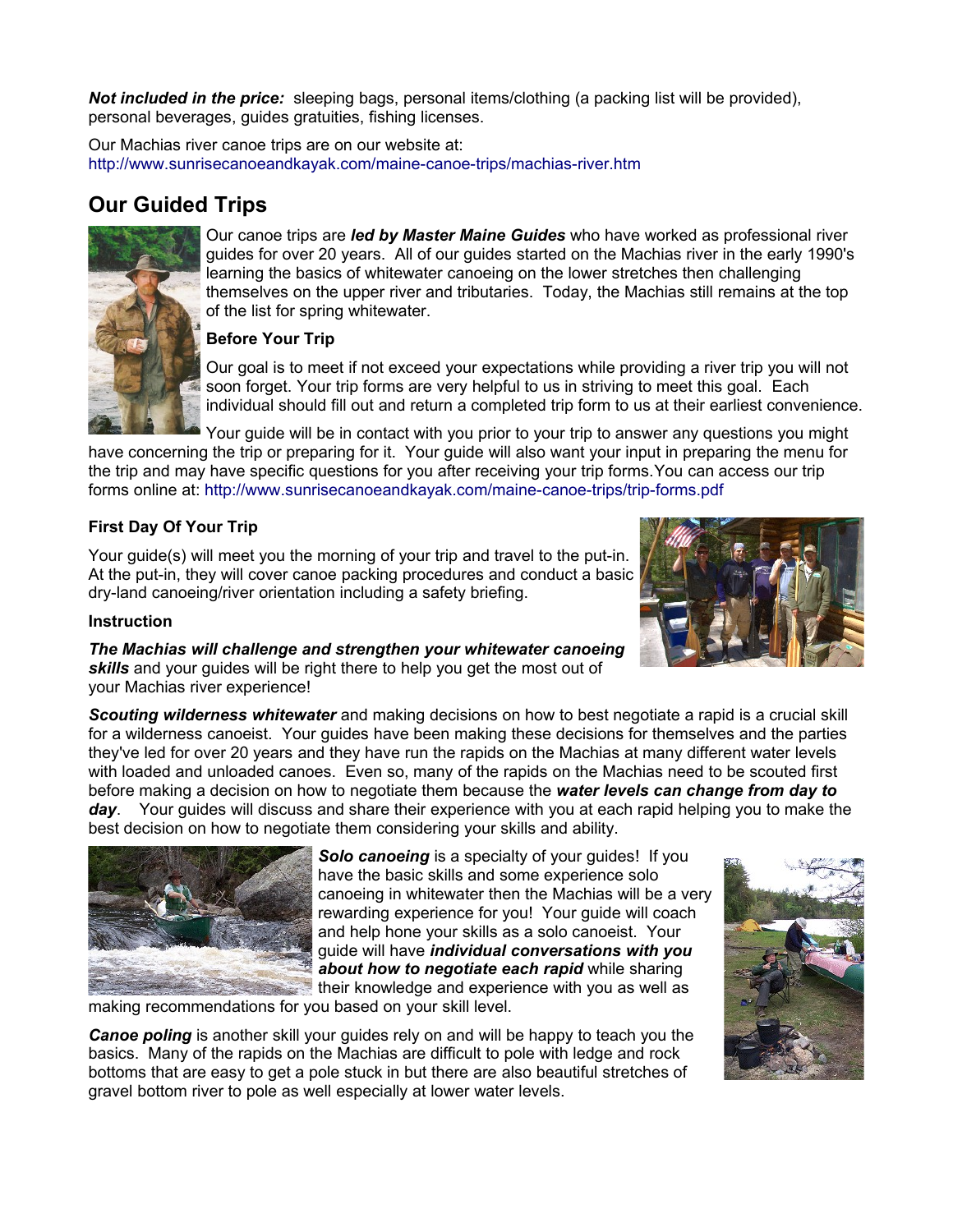## **Camping**

Camp sites on the Machias river will have a fire ring, but not always a picnic table or privy. Other than these simple improvements, there are no other facilities available along the river corridor.

#### **Meals**

Morning and evening meals are prepared by your guide over an open fire. The entrees change each day. Typical morning meals include ham and eggs, french toast and bacon, and pancakes with sausage accompanied with fresh fruit, cereal, juice, coffee, and tea. Evening meals include chicken stir fry, breaded pork chops with green beans, marinated steak with rice, or pasta dishes with a hearty red or white sauce accompanied by appetizer, wine, and dessert. Lunches are buffet style with deli meats and cheeses, bread or wraps, fresh fruits and vegetables, pickles, chips, and cookies.

Your guide will go over the planned menu with you before your trip and welcome any input regarding personal preference or dietary requirements you may have.

#### **Fishing**

Fishing on the Machias river can productive for brook trout in the spring and generally decent action for smallmouth bass throughout the summer. The larger headwater lakes have healthy populations of white perch. *Fishing licenses are required* for anyone wishing to fish. 3-day, 7-day, and seasonal licenses can be obtained through the Maine Department of Inland Fisheries and Wildlife website [www.maine.gov/ifw/licenses\\_permits/fishing.htm](http://www.maine.gov/ifw/licenses_permits/fishing.htm) or at most fishing supply retailers.



#### **Wildlife**

Bald eagles are common sightings on the Machias as well as osprey. Moose, white-tailed deer, and black bear also inhabit the Machias valley. Coyote are also present, however seeing a coyote or a black bear is extremely rare. It is possible to hear coyotes in the evening.



Bears along the waterway have not been a problem which may be an indication of how little use the river actually sees over the course of a year.

## **Last Day Of Your Trip**

We will canoe to our take-out point on the morning of the last day planning to arrive there by noon. If your vehicle is parked in the Machias area this will ensure you are back at your vehicle and off to your next adventure by 2:30 pm. If we are transporting you party back to the Bangor area this will ensure we back at your hotel by 4:30 pm.

# **The Details**

#### **Trip Size**

We typically run trips of 3-4 participants with 1 or 2 quides however if you have a larger group interested in running the Machias it's not a problem for us. A second guide will be added to your trip if there are at least 7 participants or 4 boats however a second guide may be added to your trip regardless of the number of participants.

#### **Pricing**

Pricing for 3-day trips is \$490/person and for 4-day trips is \$660/person, both require a minimum of 3 participants to run the trip. A 30% non-refundable deposit is required to confirm your dates.

*Included* in the price: services of registered Maine Master Guide(s), transportation to and from the river, all meals on-river which is typically lunch the first day through lunch the last day, and all canoeing/camping/packing gear. *Not included* in the price: sleeping bag s, personal items and clothing (a personal packing list will be provided to you), personal beverages, transportation round trip from Bangor, and fishing licenses.